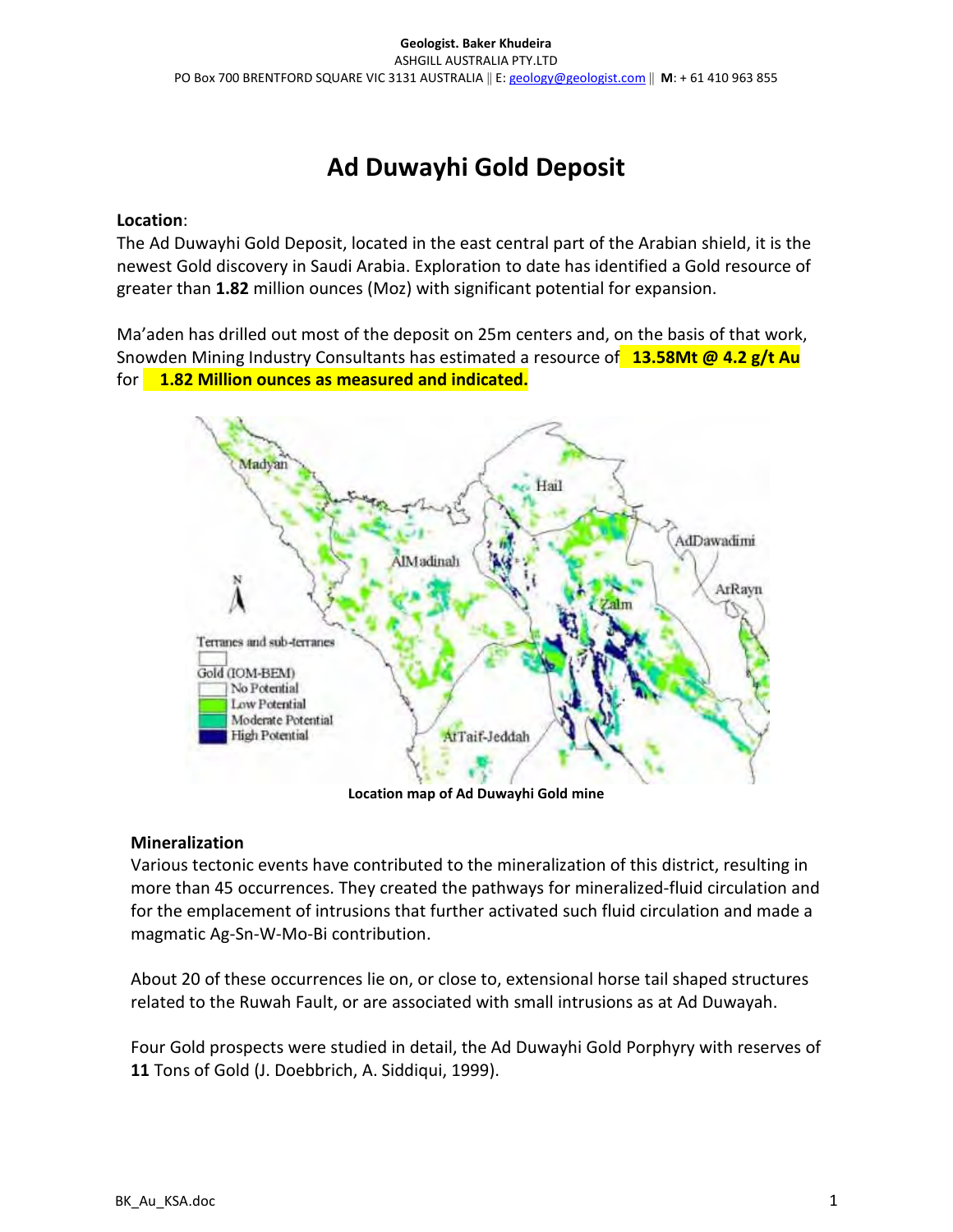## Exploration perspectives

Several Gold prospects require additional work, in particular geochemistry on pit or shallow auger and RC drilling samples to look below the Eolian Sand, and resistivity, in order to increase the reserves of this very promising district.

The Nickel rich parts of the Gabbro Intrusion of Jabal Jedair should be reanalyzed for PGE.

Mineralization styles, in the following general para-genetic sequence, include:

- (1) Quartz Molybdenite veins in and near the Granite stock,
- (2) Low Grade Gold bearing Quartz Vein Breccia in and along the margins of the Granite stock,
- (3) Gold bearing stockwork and sheeted Quartz Veins, and
- (4) Massive to banded Gold rich tabular Quartz Veins.

The Gold bearing stockwork, sheeted, and tabular veins are generally spatially associated with square quartz porphyry dikes and more distal to the granite stock.

Mineralized zones at Ad Duwayhi are characterized by Low Sulphide and Base Metal content and Gold / Silver ratios of approximately 6/1.

Gold shows no significant correlation with other metals, except Lead (Pb) and moderate correlation with Silver (Ag).



Core Logging at Ad Duwayhi Drilling Site